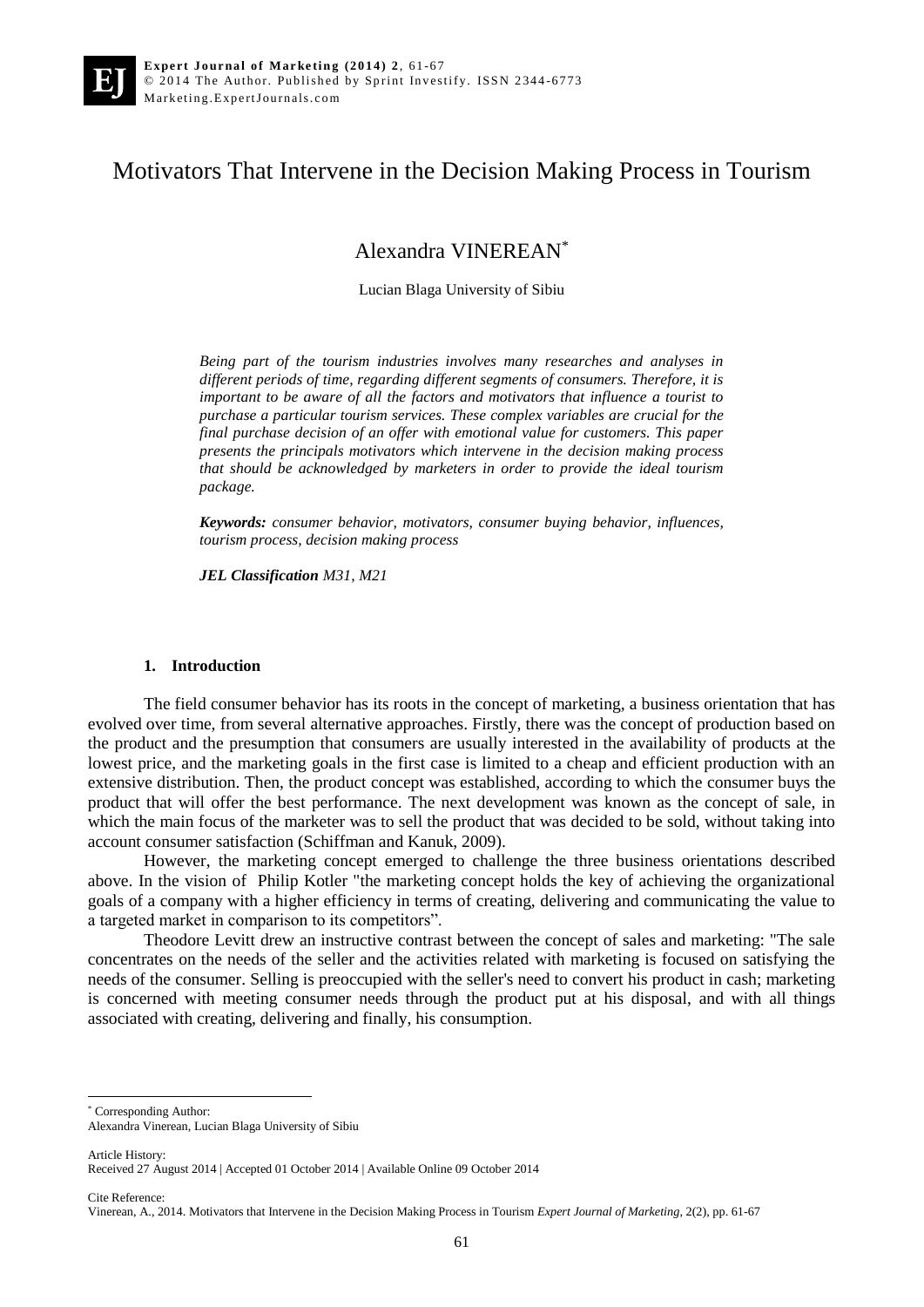Given these synthesized aspects, one can say with certainty that the study of consumer behavior means understanding how buyers choose their goods and services to satisfy multiple needs that are stimulus, more precisely factors affecting their choice.

On the other hand, currently, there is a large diversity among the existing members of a society, therefore it is easy to appreciate that there may exist substantial differences among the citizens of different countries that have cultures, values, ways of thinking different. Therefore, the task of international marketers is to understand directions for action, regarding the purchase or lack of purchase on the targeted international market, which is becoming more and more difficult to analyze.

According to Williams (2006), tourism and hospitality have become principal key global economic activities as expectations with regard to our use of leisure time have evolved, attributing greater meaning to our free time. These results in marketing have potentially bigger importance in tourism than in other industries but unfortunately this potential is not always fulfilled (Morgan and Pritchard, 2002). Also, a major reason for such unfulfilled potential lies in most tourism marketing focusing on the destination or outlet (in other words, the products or services which are offered) and lacking focus on the consumer (Williams,2006).

Furthermore, Urry (1990) claims that the tourist gaze is '... constructed and sustained through a variety of non-tourist practices, such as film, TV, literature, magazines, records and videos'. What Urry (1990) was advocating was that the image consumers have of a destination in today's modern world is strongly formed and influenced by such media forms as film and television. The role of image in promotion within a service industry such as tourism is an important key in today's competitive market place. Consumers may make purchase decisions based on the influence of image, as a marketing construct. As Morgan et al. (2003) state "the need for destinations to portray a unique identity is more crucial than ever". Films (especially if they have a high profile and are commercially successful) can help establish such an identity (a new brand image in a sense) and provide a platform to attract interest to a tourist destination from a wide market base. If consumers are firmly influenced by image, this becomes a strong argument to focus more on such forms of media that impact their purchase decisions.

In conclusion, all the knowledge regarding the field of consumer behavior in tourism provides the basis on marketing strategies: product positioning, market segmentation, the launch of new products, making decisions related to the marketing mix; providing them with greater efficiency. Studying this field allows a more extensive and complex characterization of all market phenomena, the elaboration of more realistic strategies and the effective development of some efficient marketing actions.

## **2. Motivators in the Decision Making Process in Tourism**

A wide range of variables motivates consumers to buy tourism products and make some particular purchase decisions. Therefore, there are two main categories of motivators (Swarbrooke and Horner, 2007): those which motivate a person to take a holiday and those which motivate a person to take a particular trip to a specific destination at a particular time.

The motivators can be divided into different categories, such as (Swarbrooke and Horner, 2007): cultural (sightseeing, experience new cultures), physical (relaxation, suntan, health), emotional (nostalgia, romance, adventure, fantasy), personal (visiting friends and relatives, make new friends, need to satisfy others), personal development (increasing knowledge, learning new skills), status (exclusivity, obtaining a great deal).

A motive is simply a reason for carrying out a particular behavior; it is not an automatic response to a stimulus. Motives should be distinguished from instincts. Instincts are pre-programmed responses which are involuntary and inborn in the individual (Blythe, 1997).

Blythe (1997) presented a classification of motives meant to help marketers to improve their activities, such as:

- primary motives: the reason that leads to the purchase of a product class (for example, a consumer may need to buy a car to replace an old one);
- secondary motives: they are the reasons behind buying a particular brand (for instance, the consumer may have reasons for purchasing a BMW rather than a Mercedes, or a Peugeot rather than a Ford);
- rational motives: based on reasoning, or logical assessment of the consumer's situation (for example, a client will buy a car for the main reason to be able to carry his four kids and a tent; his decision will be based strictly on this aim);
- emotional motives: these motives have to do with the consumer's feeling about the brand (a client may end up purchasing a sports car despite his need for a family car);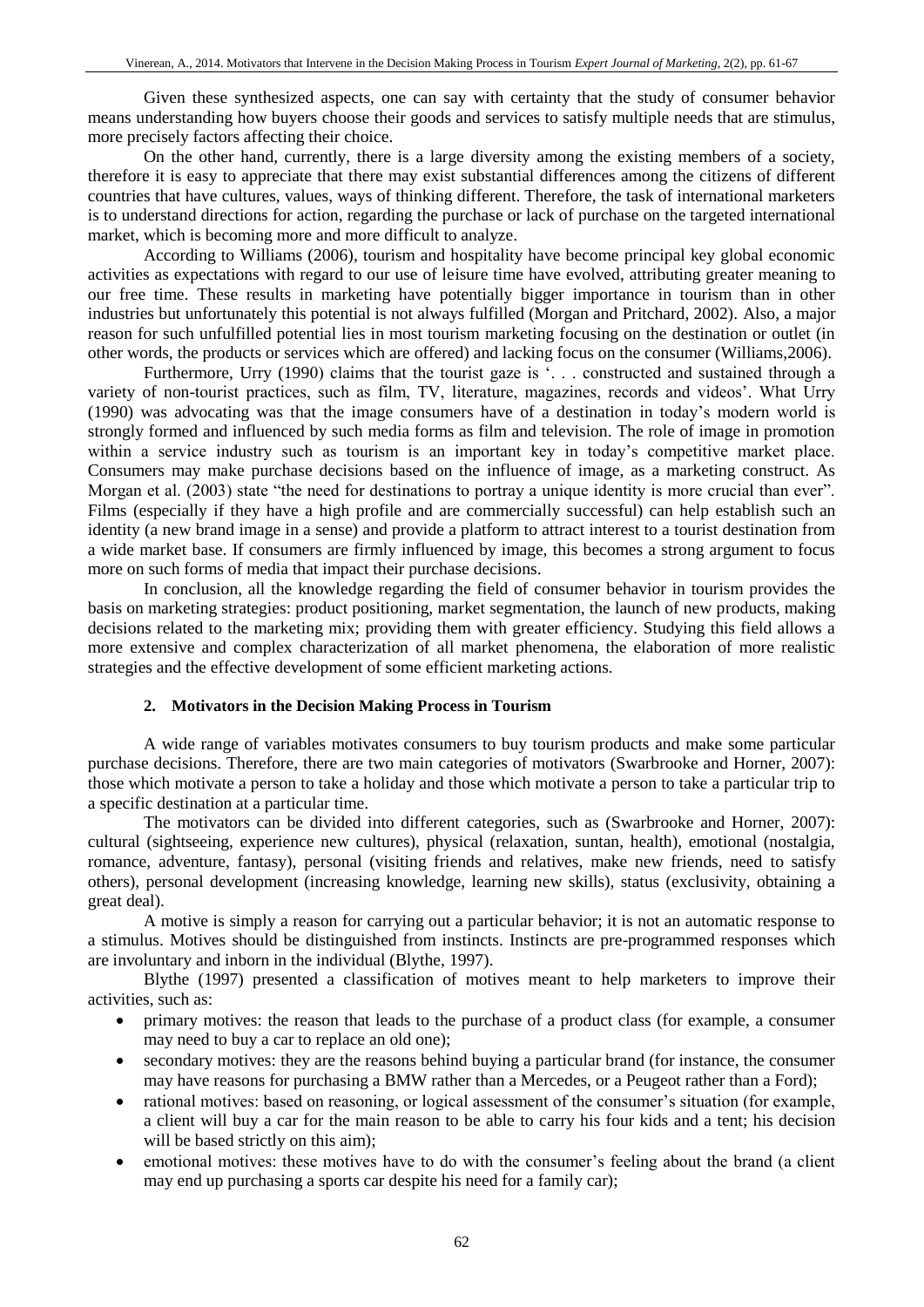- conscious motives: motives of which the consumer is aware of (a consumer is aware of the need that he has to satisfy- this is a conscious motive);
- dormant motives: motives operating below the conscious level (the client who ends up buying a sports car may not realize that his desire for the sports car is linked to the fact that he is approaching middle age).

When talking about motivators, it is vital to take into consideration the fact that every tourist is different and so are the variables that motivate him. The factors which determine an individual tourist's motivations are: their personality (friendly, loner, adventurous, careful, secure, shy); their lifestyle – depends directly to their interests and concerns; their likes and dislikes; their past experiences as tourists and particular types of holidays; their weaknesses or strengths - whether these depends to their health, wealth or the desire to escape from the monotony of their daily working life. Also, these types of motivators could be modified as a response to some changes that appear in a consumer's personal life, such as: having a child, getting married, a modification of income, changing expectations or experiences as a tourist, health issues.

In conclusion, when considering a holiday, it is relevant to take into account the big influences the travel companions can have on how a vacation is perceived. For example, a housewife will choose a romantic destination when celebrating her wedding anniversary with her husband, but will choose another destination when planning to leave with her children, case in which the main motivation will be to make them happy. And when she goes on holiday with her churchgoers, she will pursue a spiritual accomplishment.

## **3. Research Methodology**

In the light of the research problem and proposed hypotheses, this research investigates touristic behavior of respondents from Romania. An online consumer survey was used for the data collection. The measurement items included in the online survey were newly formed and were aimed at studying different dimensions of tourists and reactions towards purchasing holiday packages within the next year. Also, all the measurements used 5-point Likert scales ranging from 1 (Strongly Disagree) to 5 (Strongly Agree) and a semantic differential. The survey was accompanied by a brief description of the purpose of the research and a URL address.

The research instrument consisted of a survey of 2 questions that will be analyzed (in addition to three socio-demographic questions). Constructs used in the model are presented in Table 1 in terms of their conceptual and operational definition. All the scales are newly formed and have not been used in other research.

| <b>Ouestion</b><br>and dimension<br>no.<br>explored | <b>Conceptual definition</b>       | <b>Operational definition</b>      |
|-----------------------------------------------------|------------------------------------|------------------------------------|
| Q1. Buying intention (Propensity to                 | Planned action of an individual to | Not likely $1 - 2 - 3 - 4 - 5$     |
| purchase a travel package)                          | buy a travel package in the next   | Definitely                         |
|                                                     | year.                              |                                    |
| Q2. Motivation (Tourism purposes)                   | The reasons underlying the choice  | Q2a. City breaks (escapades in the |
|                                                     | of a particular type of travel     | city);                             |
|                                                     |                                    | Q2b. Shopping;                     |
|                                                     |                                    | Q2c. Sports activities;            |
|                                                     |                                    | Q2d. Internships<br>Education      |
|                                                     |                                    | (Educational Travel);              |
|                                                     |                                    | O <sub>2</sub> e. Business:        |
|                                                     |                                    | Q2f. Visiting friends and family;  |
|                                                     |                                    | Q2g. Different events (concerts,   |
|                                                     |                                    | festivals).                        |

*Table 1. Conceptual and operational definition of variables used in research*

The data collection technique implied using the social networking sites such as Twitter and Facebook to attract information from relevant tourists from Romania who tend to purchase travel packages. By using the social networks, we generated 154 usable responses. Table 2 presents the profile of the respondents, as well as the psychometric properties of the measures.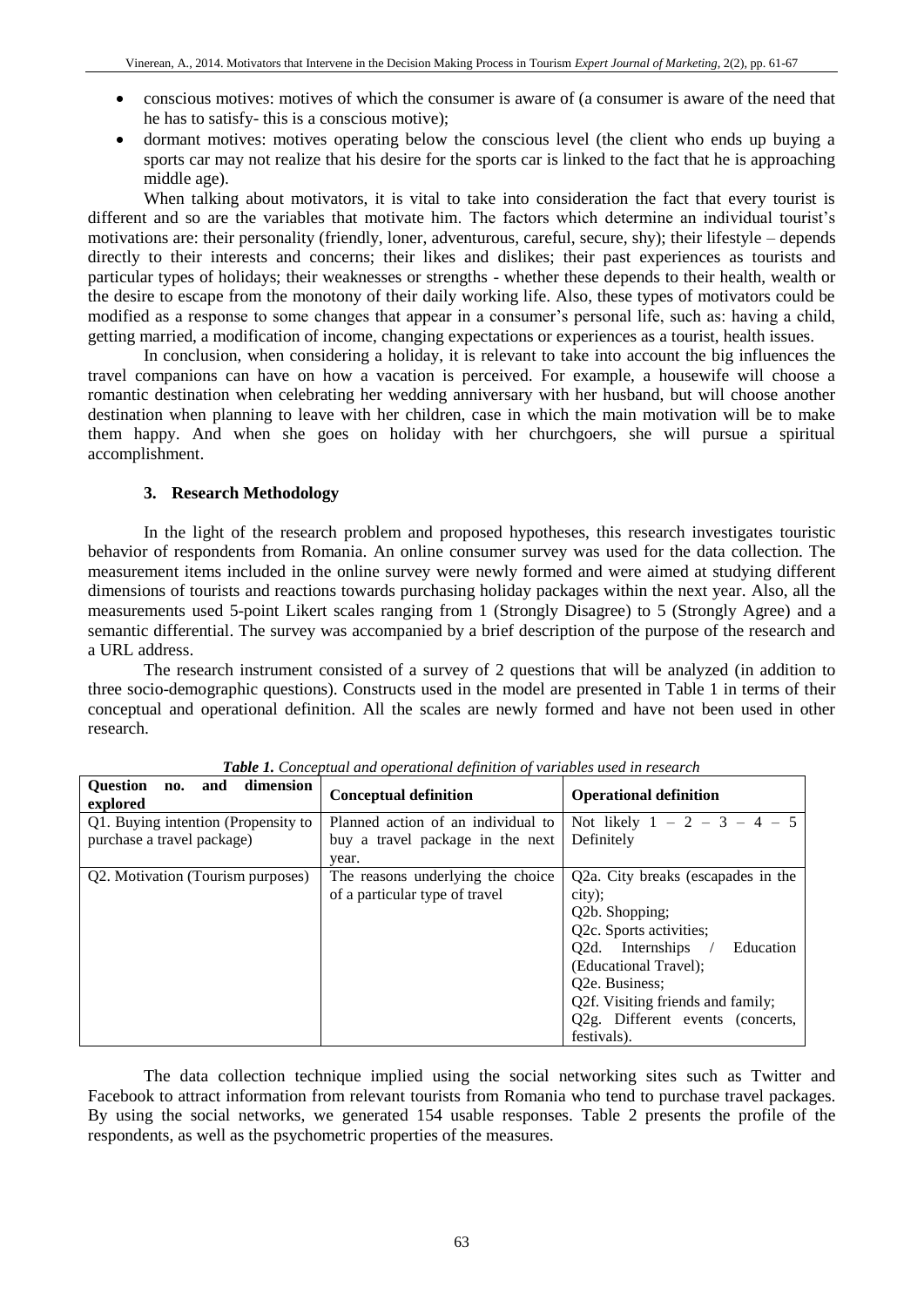|            |                                         | <b>Tuble 5.</b> Respondents projuct |                  |                   |                                        |
|------------|-----------------------------------------|-------------------------------------|------------------|-------------------|----------------------------------------|
| <b>Sex</b> | Age                                     | <b>Status</b>                       | <b>Frequency</b> | Percentage<br>(%) | <b>Cumulative Percentage</b><br>$($ %) |
| Male       | $<$ 20 years                            | Pupils                              | $\overline{2}$   | 100.0             | 100.0                                  |
|            | Between 20-25 years                     | <b>Students</b>                     | $\overline{10}$  | 37.0              | 37.0                                   |
|            |                                         | Employee full-time                  | 11               | 40.7              | 77.8                                   |
|            |                                         | Employee part-time                  | 1                | 3.7               | 81.5                                   |
|            |                                         | Free independent                    | $\overline{4}$   | 14.8              | 96.3                                   |
|            |                                         | Unemployed                          | 1                | 3.7               | 100.0                                  |
|            |                                         | Total                               | 27               | 100.0             |                                        |
|            | Between 25-30 years                     | Employee full-time                  | 9                | 100.0             | 100.0                                  |
|            | Between 30-35 years                     | Employee part-time                  | $\overline{4}$   | 66.7              | 66.7                                   |
|            |                                         | Free independent                    | $\overline{2}$   | 33.3              | 100.0                                  |
|            |                                         | Total                               | 6                | 100.0             |                                        |
|            | Over 40 years                           | Employee full-time                  |                  | 100.0             | 100.0                                  |
|            | Total male respondents                  |                                     | 45               | 29.2              |                                        |
| Female     | $<$ 20 years                            | Pupils                              | $\overline{4}$   | 100.0             | 100.0                                  |
|            | Between 20-25 years<br><b>Students</b>  |                                     | 63               | 69.2              | 69.2                                   |
|            |                                         | Employee full-time                  | 23               | 25.3              | 94.5                                   |
|            |                                         | Employee part-time                  | $\overline{2}$   | 2.2               | 96.7                                   |
|            |                                         | Free independent                    | 3                | 3.3               | 100.0                                  |
|            |                                         | Total                               | 91               | 100.0             |                                        |
|            | Between 25-30 years                     | <b>Students</b>                     | $\overline{1}$   | 12.5              | 12.5                                   |
|            |                                         | Employee full-time                  | 6                | 75.0              | 87.5                                   |
|            |                                         | Free independent                    | $\mathbf{1}$     | 12.5              | 100.0                                  |
|            |                                         | Total                               | 8                | 100.0             |                                        |
|            | Between 30-35 years                     | Employee full-time                  | $\overline{3}$   | 60.0              | 60.0                                   |
|            | Free independent<br>Unemployed<br>Total |                                     | $\mathbf{1}$     | 20.0              | 80.0                                   |
|            |                                         |                                     | $\mathbf{1}$     | 20.0              | 100.0                                  |
|            |                                         |                                     | $\overline{5}$   | 100.0             |                                        |
|            | Over 40 years                           | Full-time employee                  |                  | 100.0             | 100.0                                  |
|            | Total female respondents                |                                     | 109              | 70.8              |                                        |

*Table 3. Respondents' profile*

# **4. Empirical Analysis and Results**

## **4.1.Descriptive Statistics**

For a better comprehension of the data we will be examining, we present the descriptive statistics for the questions used in this research that focused on consumer behavior in tourism. Table 3 and 4 offer a summary of the responses of tourists from Romania.

| Q1.                                 | <b>Statistic</b> | (Not<br>likely) |      |      | $\overline{\mathbf{4}}$ | (Definitely) | <b>Total</b> |
|-------------------------------------|------------------|-----------------|------|------|-------------------------|--------------|--------------|
| Propensity to buy a                 | <b>Frequency</b> | 18              | 35   | 33   | 29                      | 39           | 154.0        |
| holiday package in the<br>next year | Percent          | 11.7            | 22.7 | 21.4 | 18.8                    | 25.3         | 100          |
|                                     | <b>Mean</b>      | 3.23            |      |      |                         |              |              |

*Table 3. Descriptive statistics for the propensity to purchase a travel package, in the next year*

| $Q2$ .                    | <b>Statistic</b> | (Strongly<br>disagree) | $\mathbf{2}$ | 3    | $\overline{\mathbf{4}}$ | (Strongly<br>agree) | <b>Total</b> |
|---------------------------|------------------|------------------------|--------------|------|-------------------------|---------------------|--------------|
| Q <sub>2</sub> a.<br>City | <b>Frequency</b> | 15                     | 26           | 35   | 39                      | 39                  | 154          |
| breaks<br>(escapades      | <b>Percent</b>   | 9.7                    | 16.9         | 22.7 | 25.3                    | 25.3                | 100.0        |
| in the city);             | <b>Mean</b>      | 3.4                    |              |      |                         |                     |              |
| Q <sub>2</sub> b.         | <b>Frequency</b> | 29                     | 48           | 31   | 30                      | 16                  | 154          |
| Shopping;                 | Percent          | 18.8                   | 31.2         | 20.1 | 19.5                    | 10.4                | 100.0        |
|                           | <b>Mean</b>      | 2.71                   |              |      |                         |                     |              |

*Table 4. Descriptive statistics for tourism purposes*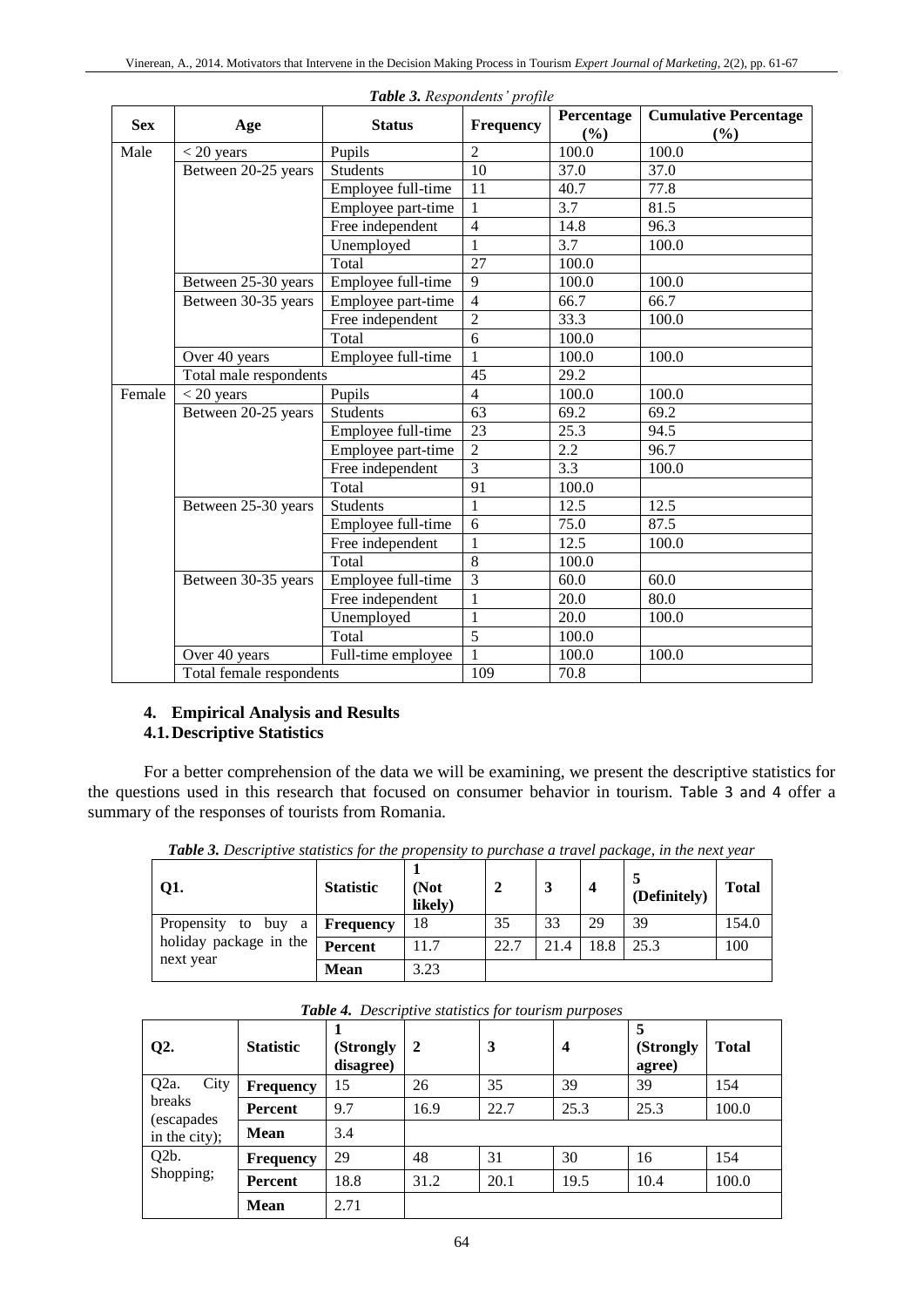| Q2c. Sports                           | <b>Frequency</b> | 46   | 48   | 26   | 19   | 15   | 154   |
|---------------------------------------|------------------|------|------|------|------|------|-------|
| activities;                           | Percent          | 29.9 | 31.2 | 16.9 | 12.3 | 9.7  | 100.0 |
|                                       | <b>Mean</b>      | 2.41 |      |      |      |      |       |
| Q <sub>2</sub> d.                     | <b>Frequency</b> | 46   | 36   | 29   | 28   | 15   | 154   |
| Internships /                         | Percent          | 29.9 | 23.4 | 18.8 | 18.2 | 9.7  | 100.0 |
| Education<br>(Educational<br>Travel); | <b>Mean</b>      | 2.55 |      |      |      |      |       |
| Q <sub>2</sub> e.                     | <b>Frequency</b> | 61   | 31   | 25   | 21   | 16   | 154   |
| <b>Business</b>                       | Percent          | 39.6 | 20.0 | 16.2 | 13.6 | 10.4 | 100.0 |
| tourism;                              | <b>Mean</b>      | 2.35 |      |      |      |      |       |
| Q2f.                                  | <b>Frequency</b> | 6    | 18   | 38   | 38   | 54   | 154   |
| Visiting                              | <b>Percent</b>   | 3.9  | 11.7 | 24.7 | 24.7 | 35.1 | 100.0 |
| friends<br>and<br>family;             | Mean             | 3.75 |      |      |      |      |       |
| Q <sub>2g</sub> .                     | <b>Frequency</b> | 43   | 37   | 42   | 30   | 2    | 154   |
| Different                             | Percent          | 27.9 | 24.0 | 27.3 | 19.5 | 1.2  | 100.0 |
| events<br>(concerts,<br>festivals).   | Mean             | 2.41 |      |      |      |      |       |

## **4.2. Multiple regressions on the propensity to purchase a travel package in relation to tourism purposes**

Further, we will explore a widely used analysis technique. Regression analysis is a powerful and flexible procedure that used to study the association relationship between a dependent variable and one or more independent variables. This analysis technique can be used in various ways:

• to determine if the independent variable explains a signifying variance with regard to the dependent variables (if there is a relationship).

• to determine how much of the variation in the dependent variables can be explained by the independent variable (strength relationship).

• to determine the structure or form of the relationship: mathematical equation which is correlated with the independent and dependent variables.

• to predict values of the dependent variables.

• to control for other independent variables when evaluating the contribution of a variable or set of variables.

In this section I will apply a multiple regression which involve a single dependent variable (probability of buying a tourist package) and several independent variables that examined the reasons for traveling. Thus, the dependent variable (propensity to purchase a tourism package) for the multiple regression will be studied with seven independent variables representing possible answers to question 2 of the questionnaire that measured seven semantic differential scales. The scales examined the reasons for traveling, such as: City breaks (escapades in the city); Shopping; Sports activities; Internships / Education (Educational Travel); Business; Visiting friends and family; Different events (concerts, festivals).

In table 5, the coefficient of determination  $(R^2)$  shows that almost half (43.4%) of the variance in the dependent variable that examined the susceptibility of buying a holiday package in the following period is explained by the proposed model, namely through the various tourism purposes.

| Model |       | $\mathbb{R}^2$ | Std. Error of<br>the Estimate |
|-------|-------|----------------|-------------------------------|
|       | 0.659 | 0.434          | 0.978                         |

*Table 5. Regression model for the predisposition to purchase a travel package and tourism purpose*

In table 6, the ANOVA reports a significant F statistic (13.53) indicating that the use of the model is better than average approximation. The total variance of the model is divided into variation that can be explained by the independent variable of the model (the value of the regression line: 120.60) and the variation that cannot be explained by the independent variable (residual value: 160.33).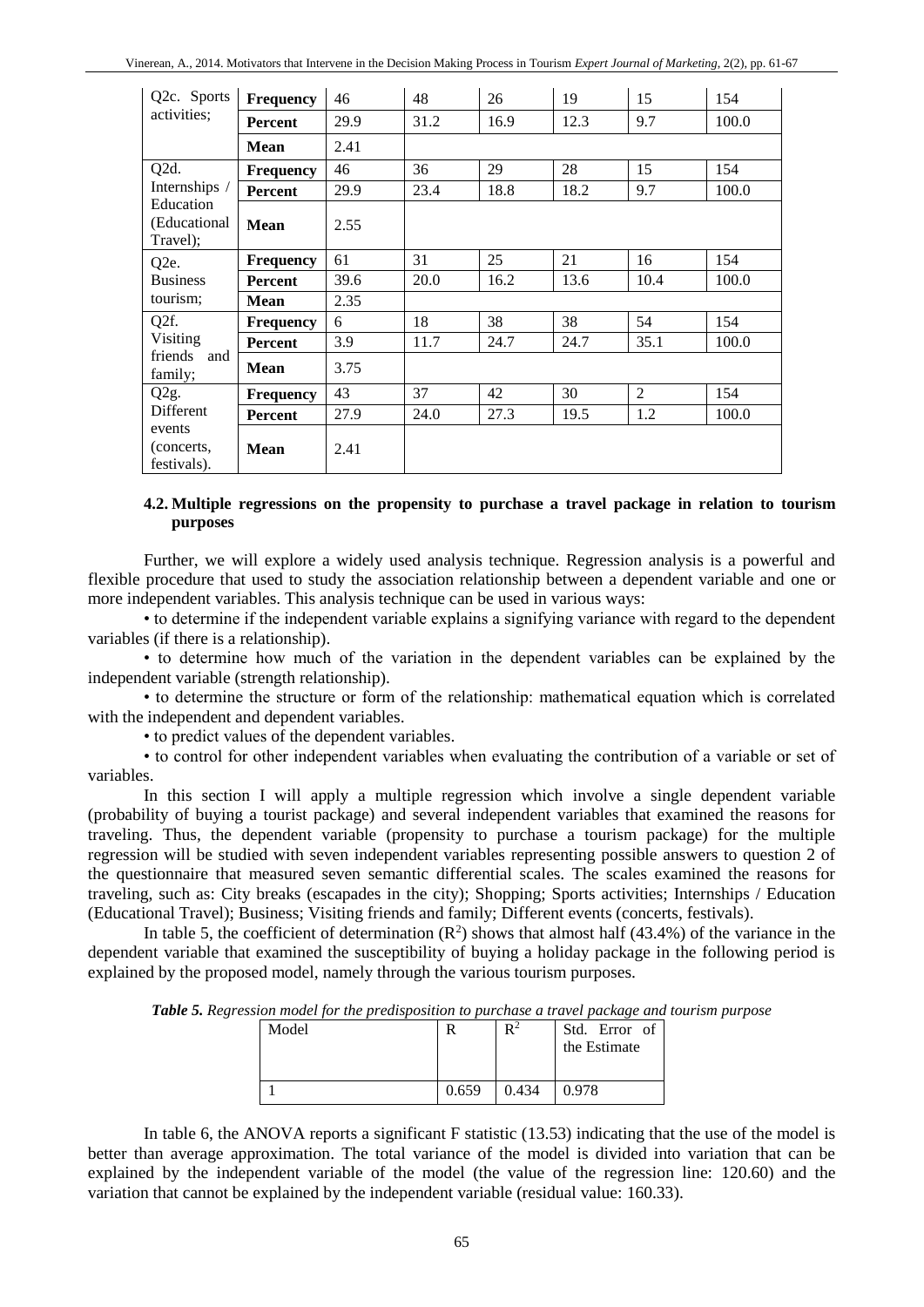| Model      | of<br>Sum<br>Squares | Df  | Mean<br>Square | F      | Sig.  |
|------------|----------------------|-----|----------------|--------|-------|
| Regression | 120.06               | 41  | 2.928          | 13.531 | 0.001 |
| Residual   | 160.335              | 110 | 1.457          |        |       |
| Total      | 280.395              | 151 |                |        |       |

*Table 6. ANOVA for the regression model for the predisposition to purchase a travel package and tourism purposes*

In the table 7, the predictors of the regression model and the constant are presented. The constant variable (0.323) is the value predicted for the predisposition of buying a tourism service package, when all other independent variables denoting different purposes of tourism are 0.

*Table 7. The coefficients of the regression model for the predisposition to purchase a travel package and tourism* 

| purposes                          |                       |       |                     |           |       |  |  |
|-----------------------------------|-----------------------|-------|---------------------|-----------|-------|--|--|
| Model                             | <b>Unstandardized</b> |       | <b>Standardized</b> | t.        | Sig.  |  |  |
|                                   | coefficients          |       | coefficients        | statistic |       |  |  |
|                                   | B                     | Std.  | B                   |           |       |  |  |
|                                   |                       | Error |                     |           |       |  |  |
| (Constant)                        | 3.235                 | 0.559 |                     | 5.787     | 0.00  |  |  |
| Q2a. City breaks (escapades in    | 0.25                  | 0.095 | 0.324               | 2.268     | 0.005 |  |  |
| the city);                        |                       |       |                     |           |       |  |  |
| Q2b. Shopping;                    | 0.307                 | 0.099 | 0.504               | 3.578     | 0.00  |  |  |
| Q2c. Sports activities;           | $-0.033$              | 0.093 | $-0.032$            | 0.359     | 0.72  |  |  |
| Q2d. Internships /<br>Education   | 0.008                 | 0.096 | 0.008               | 0.083     | 0.334 |  |  |
| (Educational Travel);             |                       |       |                     |           |       |  |  |
| Q2e. Business tourism;            | $-0.042$              | 0.095 | $-0.043$            | $-0.445$  | 0.657 |  |  |
| Q2f. Visiting friends and family; | 0.445                 | 0.103 | 0.475               | $-1.405$  | 0.002 |  |  |
| Q2g. Different events (concerts,  | 0.12                  | 0.104 | 0.299               | 1.153     | 0.01  |  |  |
| festivals).                       |                       |       |                     |           |       |  |  |

In this regression, we examine the predispositions of consumers who seek to purchase a travel package and the reasons behind this choice, given the dependent variables (propensity to purchase a tourism services package). Based on table 7, we may determine the overall multiple regression equation to predict the dependent variable from the independent variables, as follows:

*Y= β0+β1x1+β2x2+β3x3+...βkxk+E*

Which can be estimated by the following equation:

 $Y' = a+b_1X_1 + b_2X_2 + b_3X_3 + ... + b_kX_k$ 

And, in this case, it becomes:

*Y'= 0.3235 + 0.250\*City breaks + 0.307\* Shopping + (-0.33)\* Sports activities + 0.008 \*Internships / Education + (-0.042)\* Business tourism + 0.445\* Visiting friends and family + 0.120\* Different events*

The coefficient of 0.250 for 'City breaks' shows that an increase of one unit of this variable implies a projected increase of 0.250 in the predisposition to purchase a tourism package, while the other variables remain constant. Similarly, the other unstandardized coefficients can be interpreted. On the other hand, the standardized coefficients are the coefficients obtained by standardizing all variables in the regression model (both the dependent and independent ones).

We studied the t statistical test and the associated level of significance using a standard level of significance of 0.05. The regression model is suitable; however Table 7 shows that there are too many predictors for the model. There are certain insignificant coefficients that indicate that these variables do not contribute much to the model, namely: sports activities, education or business.

Thus, we can observe a tendency of tourists for city breaks, shopping weekends, visiting friends or family, and various events that are held abroad. For the most part, the reasons for the choice of tourism is related to the segment of tourists who responded to this questionnaire, namely the respondents are generally